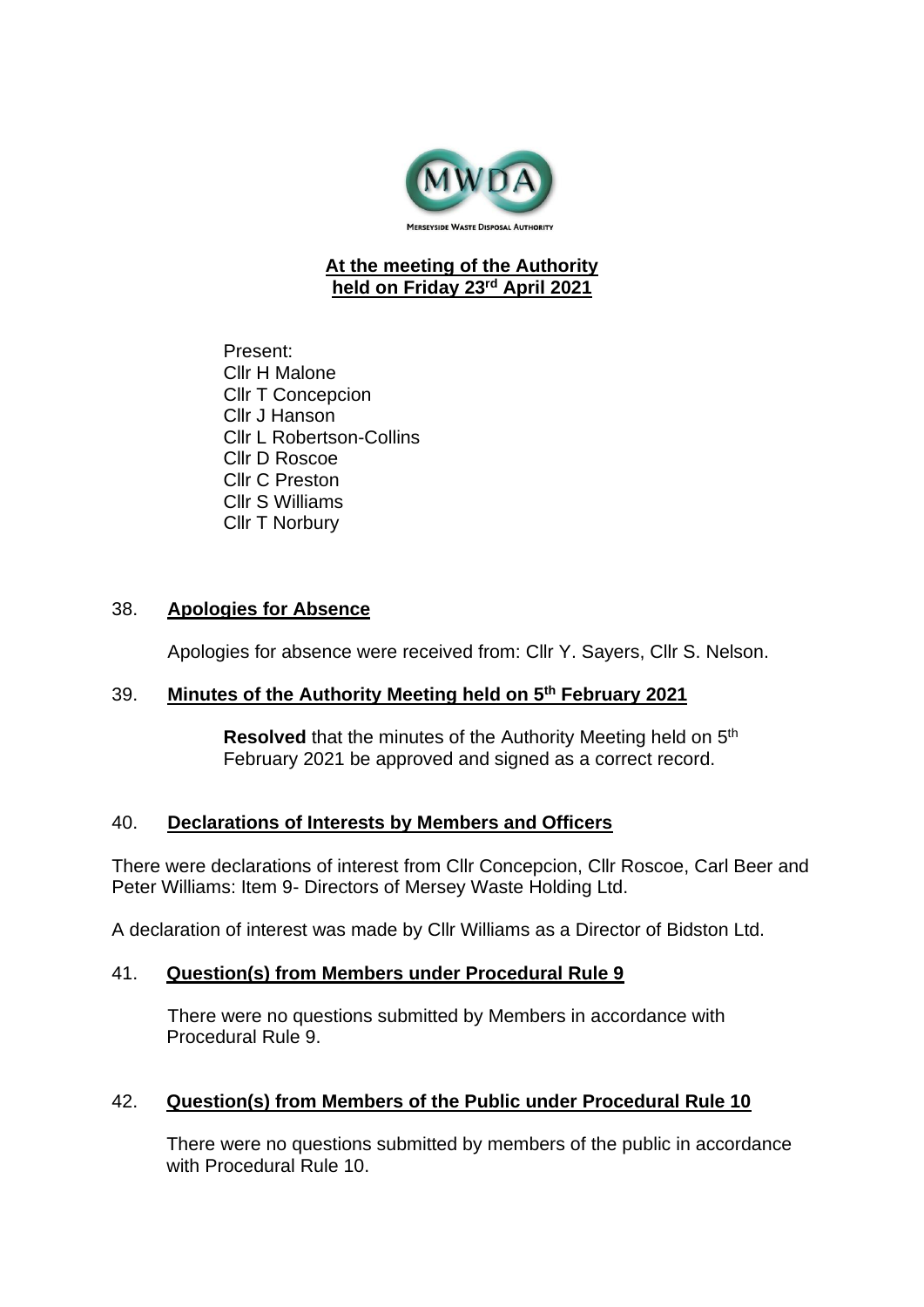### 43. **Motion proposed by Members under Procedural Rule 15**

There were no motions proposed by Members under Procedural Rule 15.

### 44. **WDA/04/21 INTERNAL AUDIT PLAN 2021-2022**

Members were requested to note and approve the Internal Audit plan for 2021-22.

**Resolved** that Members noted and approved the Internal Audit Plan for 2021- 22.

# 45. **WDA/05/21 INTERNAL AUDIT REPORT RESOURCE RECOVERY CONTRACT**

Internal Audit reviewed the arrangements for managing the Authority's Resource Recovery Contract and concluded that High Assurance was provided and no recommendations for improvement had been made. There were no Key Issues for Members.

**Resolved** that Members noted the contents of the report from the Internal Auditor.

## 46. **WDA/06/21 CODE OF CORPORATE GOVERNANCE AND ANNUAL GOVERNANCE STATEMENT**

Members were asked to note the findings of the Annual Assessment and approve the Code of Corporate Governance and the Improvement Action Plan for 2021/22. Members were also asked to approve the Annual Governance Statement for inclusion within the Statement of Accounts 2020/21 to be published later this year.

## **Resolved that:**